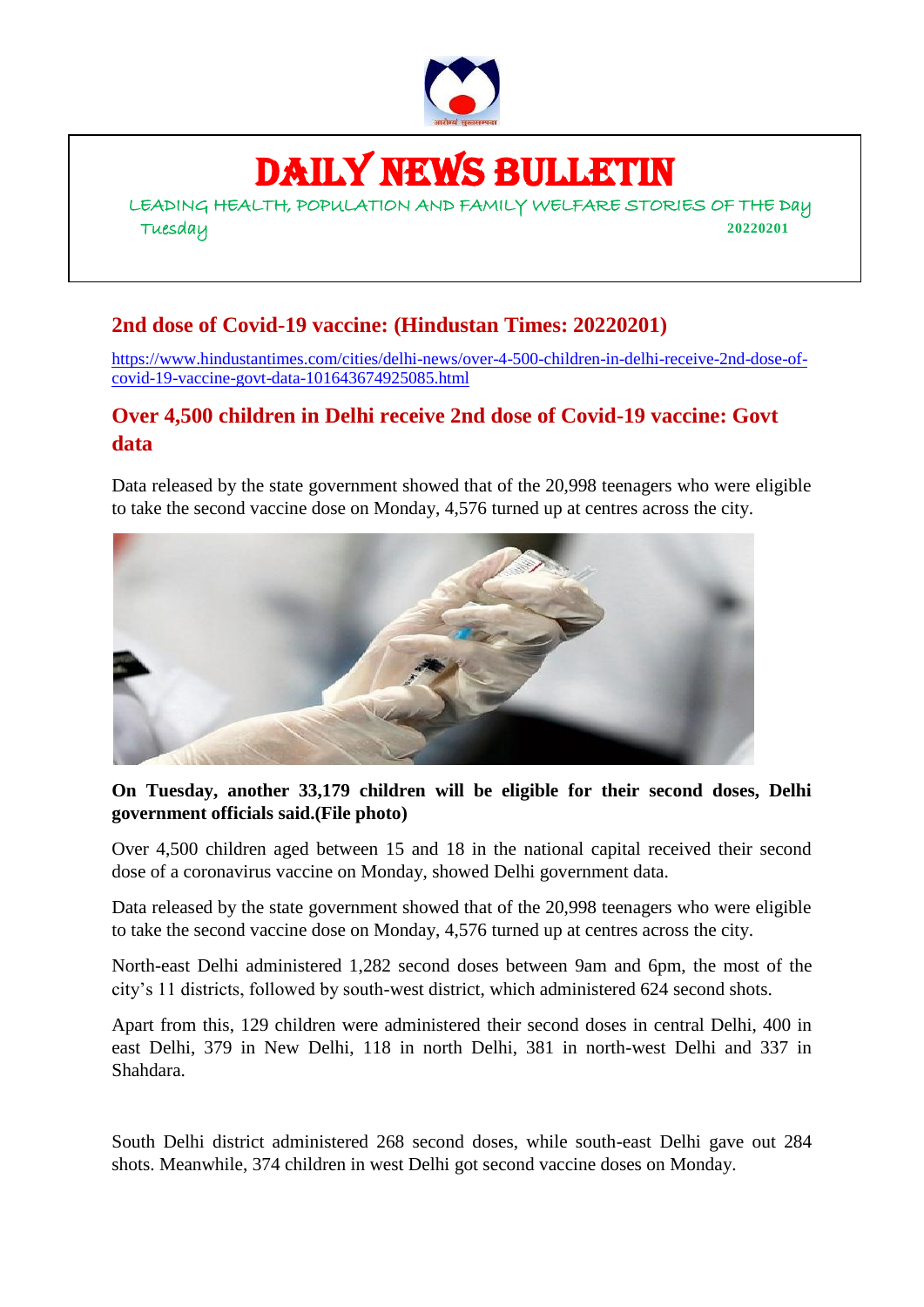Children in this bracket are currently being administered shots of Covaxin, which is a twodose vaccine.

Further, 9,024 eligible children also received their first vaccine doses on Monday, data showed.

On Tuesday, another 33,179 children will be eligible for their second doses, Delhi government officials said.

Since January 3 this year, when the Centre kick-started the Covid-19 vaccination programme for children in the 15-18 age category, Delhi has managed to vaccinate 815,286 children.

Overall, the most vaccine doses has been administered by south-west district, with 110,162 doses. In all, the government has estimated that 1.01 million children in Delhi aged between 15 and 18 are eligible for vaccines.

Senior officials of the Delhi government's health department said that they are continuing their outreach programmes to get more children in this age category to get vaccinated.

### **Covid-19: India's daily caseload dips below 2 lakh: (Hindustan Times: 20220201)**

[https://www.hindustantimes.com/india-news/covid19-india-s-daily-caseload-dips-below-2-lakh-167-](https://www.hindustantimes.com/india-news/covid19-india-s-daily-caseload-dips-below-2-lakh-167-059-new-cases-today-101643687892638.html) [059-new-cases-today-101643687892638.html](https://www.hindustantimes.com/india-news/covid19-india-s-daily-caseload-dips-below-2-lakh-167-059-new-cases-today-101643687892638.html)

### **Covid-19: India's daily caseload dips below 2 lakh; 167,059 new cases today**

 India Covid-19 update: A total of 1,192 deaths were recorded in the last 24 hours, which includes a backlog of 638 deaths from Kerala.



**A man gets a Covid-19 test in Delhi.**

In a big relief, India's daily Covid-19 cases dropped below the 2-lakh mark on Monday with 1,67,059 new infections in the last 24 hours, showed the Union health ministry bulletin today morning. The daily positivity rate declined from 15.7 per cent to 11.6 per cent.

However, with a whopping 1,192 deaths recorded in the span of a day, the country's death toll due to Covid-19 climbed to 4,96,242. The death toll today included a backlog of 638 deaths from Kerala, the government data showed.

The active caseload in India currently stands at 17,43,059, accounting for 4.20 per cent of the total cases. The weekly positivity rate also dipped slightly to 15.25 per cent from 15.75 per cent yesterday.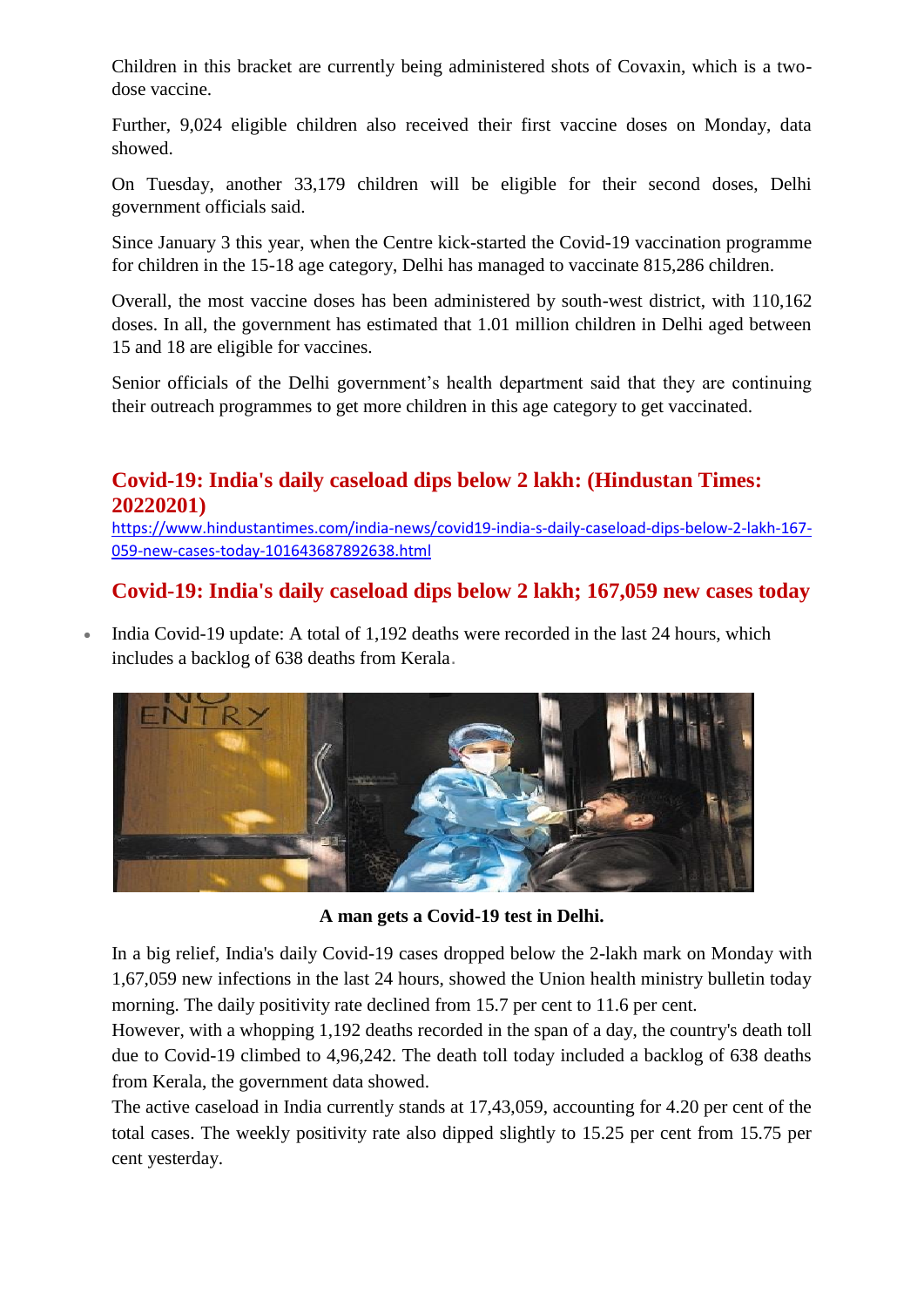Meanwhile, 2,54,076 recoveries were reported in the last 24 hours, taking the cumulative recoveries mounted to 3,92,30,198. The recovery rate improved to 94.60 per cent from 94.37 per cent on Monday.

As many as 14,28,672 tests were conducted in the last 24 hours to detect the presence of the virus.

Vaccinations went up by more than 6 million in the last 24 hours. These included 6,28,414 booster doses and 9,87,960 vaccine shots to the 15-18 age group.

More than 1.66 billion vaccine doses have been administered so far under the nationwide COVID-19 vaccination drive.

#### **Covid in Delhi: (Hindustan Times: 20220201)**

[https://www.hindustantimes.com/cities/delhi-news/covid-in-delhi-ne-district-1st-in-green-as](https://www.hindustantimes.com/cities/delhi-news/covid-in-delhi-ne-district-1st-in-green-as-weekly-positivity-below-5-101643661822987.html)[weekly-positivity-below-5-101643661822987.html](https://www.hindustantimes.com/cities/delhi-news/covid-in-delhi-ne-district-1st-in-green-as-weekly-positivity-below-5-101643661822987.html)

## **Covid in Delhi: NE district 1st in 'green' as weekly positivity below 5%**

The dip in northeast Delhi's positivity rate to 4.37% brought the district into the 'green' zone, even as the statistic remains in the 'red zone' (above 10%) in six of the city's 11 revenue districts, showed the state government's latest weekly review of the Covid-19 situation in the Capital.



South Delhi tops the average weekly positivity rate list in Delhi at 19.87%.(PTI file photo. Representative image)

After nearly 45 days, one of the Capital's 11 districts had an average weekly Covid-19 test positivity rate below 5%, showed data from the state government, amid signals that Delhi may have emerged from the worst of the fifth wave of infections.

The dip in northeast Delhi's positivity rate to 4.37% brought the district into the 'green' zone, even as the statistic remains in the 'red zone' (above 10%) in six of the city's 11 revenue districts, showed the state government's latest weekly review of the Covid-19 situation in the Capital.

The state government report assessed data from the city's 11 districts between January 22 and January 28.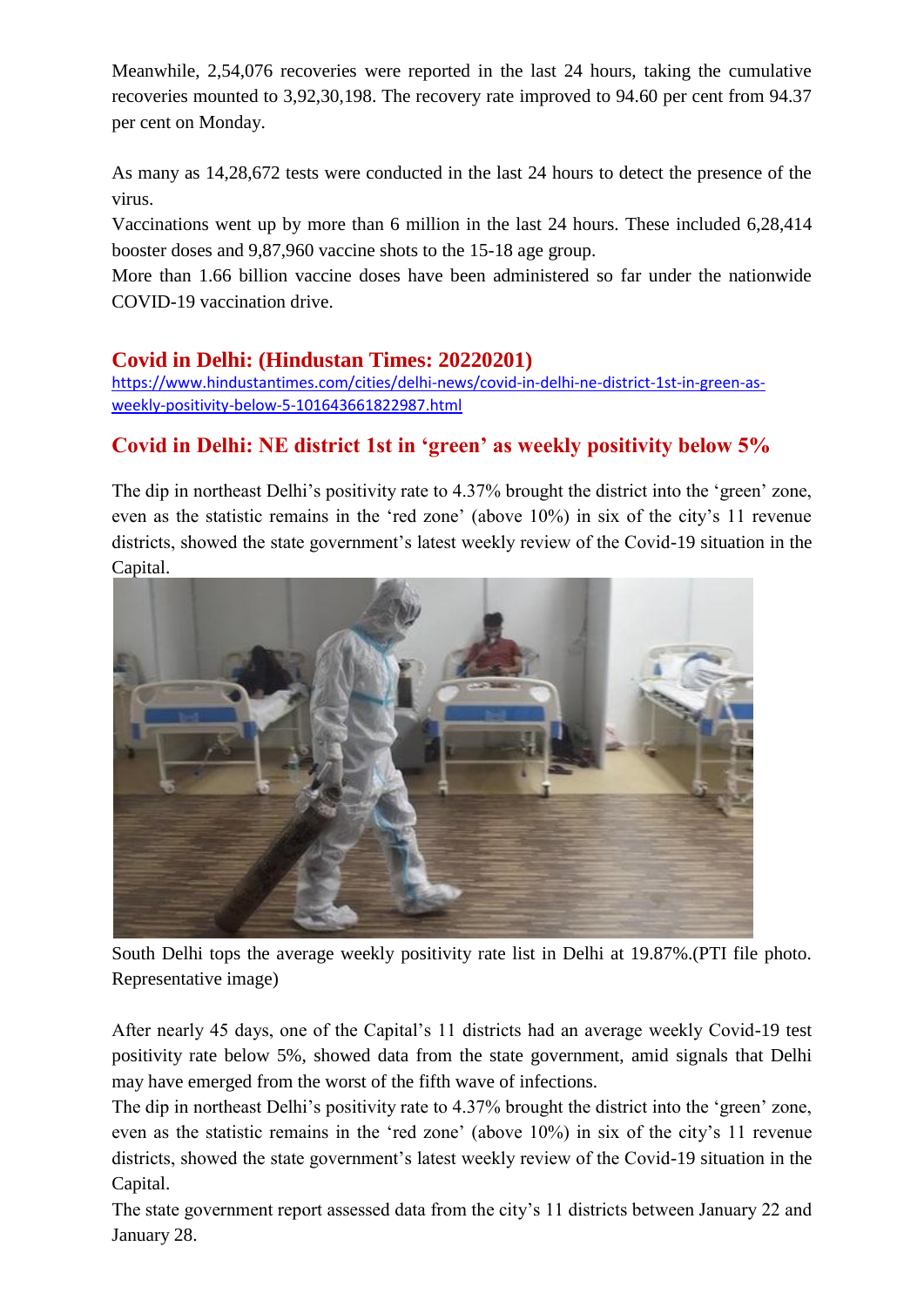The weekly test positivity rate in four districts was in the "orange zone" (between 5% and 10%), according to the report: south-west Delhi (8.59%), north Delhi (8.21%), Shahdara (7.34%), and central Delhi (6.13%).

According to the Union health ministry's guidelines, a district is categorised as a "red zone" if the average positivity rate is above 10%. If the average test positivity rate in the area is between 5-10%, it is classified as an orange zone, and a district is in the "green" if the statistic falls below 5%.

"Because of the Omicron variant of the coronavirus and its transmissibility, all districts in Delhi entered the red zone in December 2021. By the second week of January 2022, we saw a peak positivity rate of nearly 30% in the entire city, with some districts reporting rates of 32- 33%. From there, to have reached the green zone is a clear indication of things improving," said a senior Delhi health department official.

Four districts in Delhi, however, remain in the red, said the official.

South Delhi tops the average weekly positivity rate list in Delhi at 19.87%, followed by north-west Delhi at 16.80%, New Delhi at 15.94% and west Delhi with a positivity of 13.91% last week.

Health experts said the milder nature of the Omicron variant of the coronavirus meant the hospitalisation numbers were likely to be more useful as a metric to gauge an area's pandemic situation.

"The numbers are definitely suggesting a decline and the rate at which we are going, the average positivity rate in districts will continue to fall. But what is also important to note is that even during the peak of the infection, our hospitals were not overburdened," said Dr Sanjay Rai, professor (community medicine), All India Institute of Medical Sciences (AIIMS).

#### **Covid-19: India (The Times of India: 20220201)**

[https://timesofindia.indiatimes.com/india/covid-19-india-reports-1-67-lakh-new-cases-1192-deaths](https://timesofindia.indiatimes.com/india/covid-19-india-reports-1-67-lakh-new-cases-1192-deaths-daily-positivity-rate-stands-at-11-69/articleshow/89263305.cms)[daily-positivity-rate-stands-at-11-69/articleshow/89263305.cms](https://timesofindia.indiatimes.com/india/covid-19-india-reports-1-67-lakh-new-cases-1192-deaths-daily-positivity-rate-stands-at-11-69/articleshow/89263305.cms)

#### **Covid-19: India reports 1.67 lakh new cases, 1,192 deaths; daily positivity rate stands at 11.69%**



NEW DELHI: India has reported 1,67,059 new cases of Covid-19 and 1,192 deaths in the last 24 hours, a government bulletin stated on Tuesday.

While cases saw a dip, daily deaths on Tuesday witnessed a spike.

India's active caseload currently stands at 17,43,059, which is 4.20% of the total cases in the country.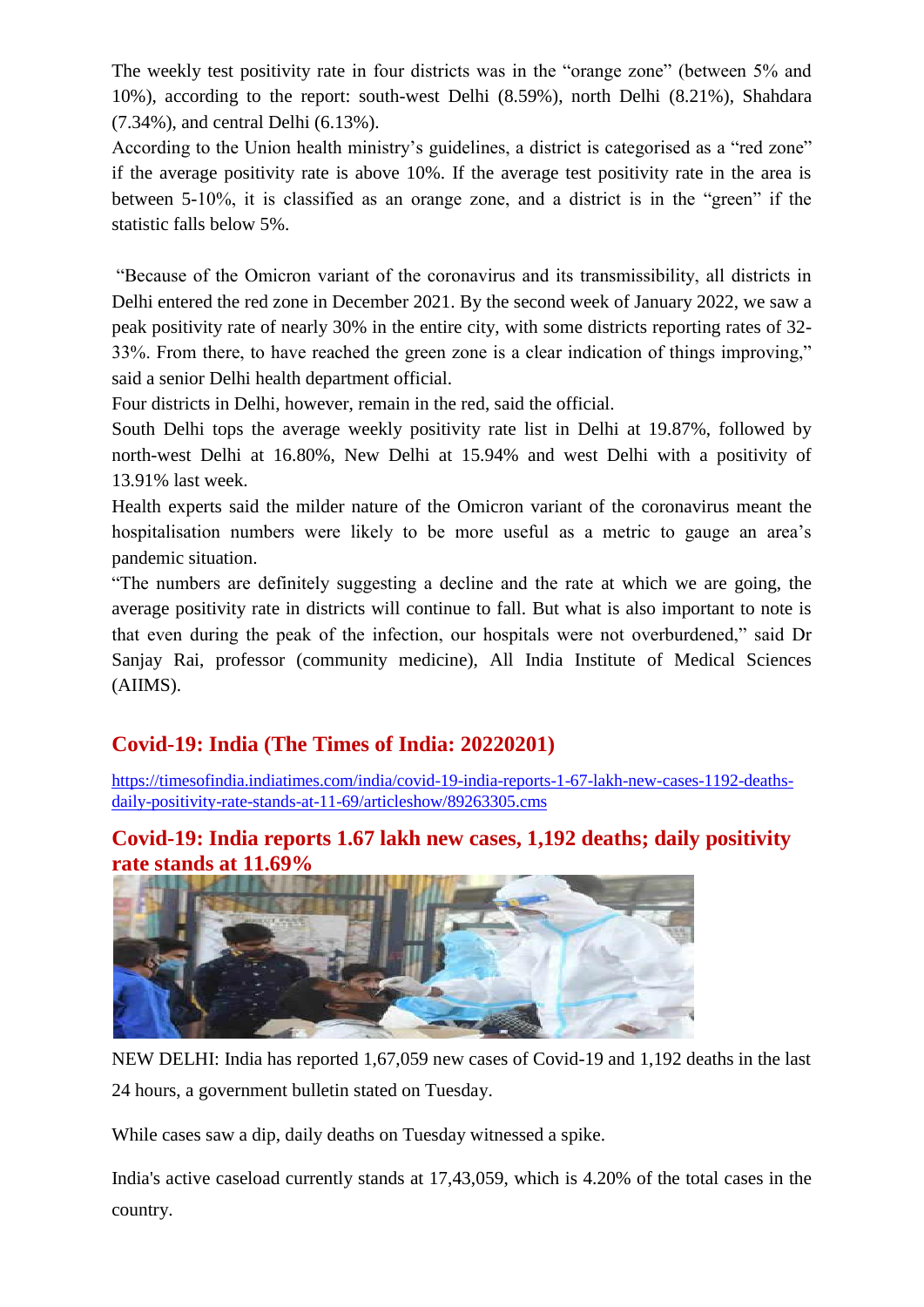The current recovery rate in India is 94.60%. The daily positivity rate has been recorded at 11.69%, the government bulletin also stated. The weekly positivity rate at present was recorded at 15.25%.

With 2,54,076 recoveries reported across the country in the last 24 hours, the total number of patients who have recovered from Covid-19 rose to 3,92,30,198.

A total of 73.06 crore tests have been conducted in India so far, with 14,28,672 tests having been done in the last 24 hours.

The Union health ministry also stated that a total of 166.68 crore vaccine doses have been administered so far under nationwide vaccination drive.

#### **Vaccination against Covid-19 (The Times of India: 20220201)**

[https://timesofindia.indiatimes.com/india/vaccination-opened-up-services-look-at-it-as-a-macro](https://timesofindia.indiatimes.com/india/vaccination-opened-up-services-look-at-it-as-a-macro-economic-indicator/articleshow/89257308.cms)[economic-indicator/articleshow/89257308.cms](https://timesofindia.indiatimes.com/india/vaccination-opened-up-services-look-at-it-as-a-macro-economic-indicator/articleshow/89257308.cms)

#### **Vaccination opened up services, look at it as a macro-economic indicator**

NEW DELHI: Vaccination against Covid-19 should be treated as a macro-economic indicator as it is not merely a health response but is also a buffer against economic disruptions caused by different waves of the pandemic and critical for opening up the economy, the Economic Survey 2021-22 suggested. "Vaccination is not merely a health response but is critical for opening up the economy, particularly contact-intensive services. Therefore, it should be treated for now as a macroeconomic indicator," the Survey, tabled in Parliament on Monday, said.

Except for about 4-5% of total doses administered in the country, rest have been administered at government Covid-19 Vaccination Centres, the Survey highlighted.

It also shows that out of total administered doses of Covid-19 vaccines, 49% have been administered to females and more than 70% of the jabs have been given at CVCs located in rural areas.

Underlining how vaccines emerged as best shield against the Covid-19 infection to save lives and sustain livelihood, the Survey said: "With the vaccination drive having covered the bulk of the population, economic momentum building back and the likely long-term benefits of supply-side reforms in the pipeline, the Indian economy is in a good position to witness GDP growth of 8.0-8.5% in 2022-23."

The Survey pointed out several milestones crossed by the country in around a year since the massive drive was rolled out on January 16, 2021.

A total of over 166 crore doses have been administered in the country till Monday, this includes 4.7 crore doses given to youngsters of 15-17 years age apart from adults who have been the primary focus of the national Covid immunisation drive so far. Over 75% of adults in the country are now fully vaccinated, whereas more than 95% have been covered with at least the first dose. Besides, over 1.2 crore 'precaution dose' (boosters) have also been given to frontline workers along with elderly above 60 years age since January 10.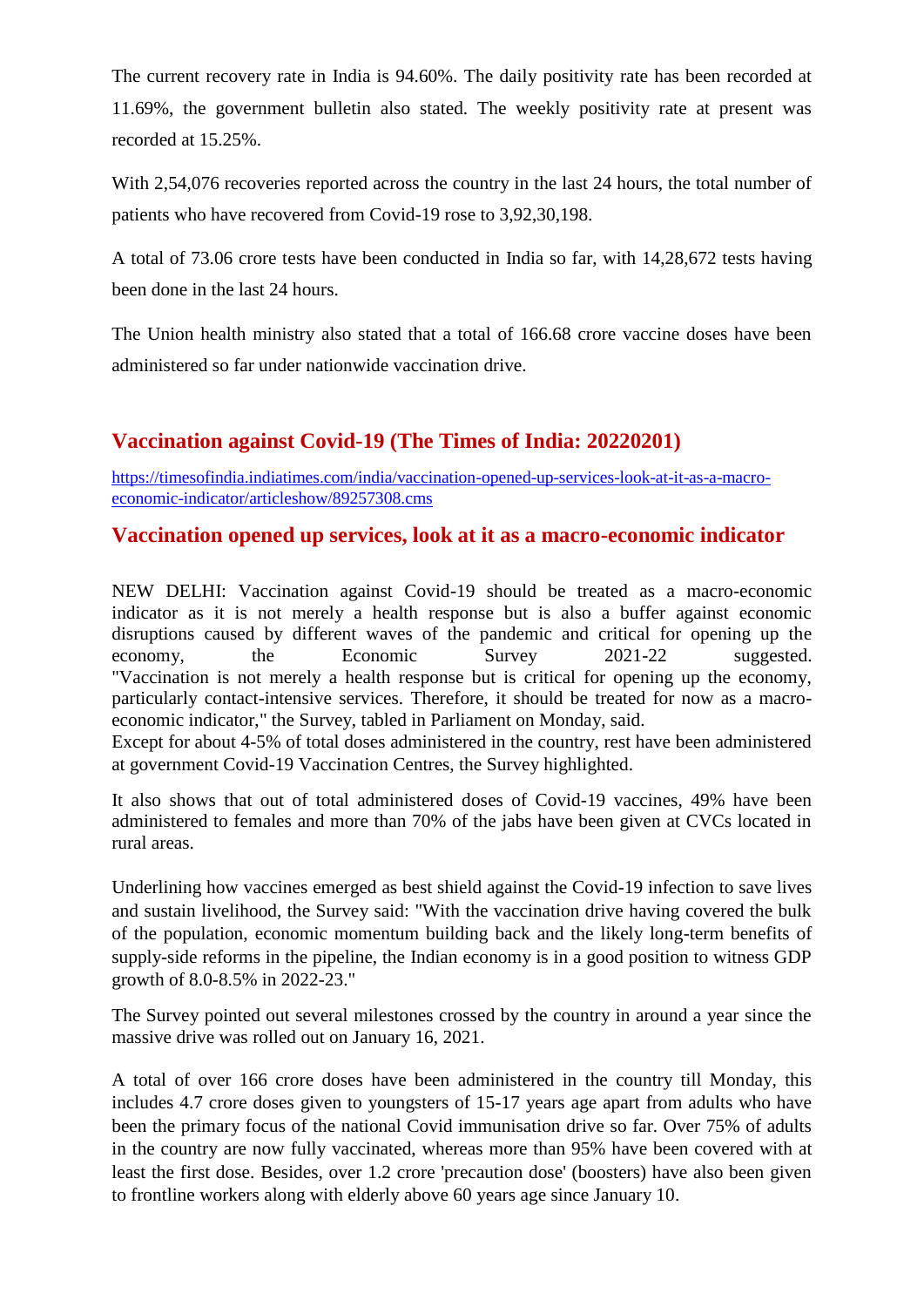### **Eight COVID-19 deaths in twin districts: (The Hindu: 20220201)**

[https://www.thehindu.com/todays-paper/eight-covid-19-deaths-in-twin](https://www.thehindu.com/todays-paper/eight-covid-19-deaths-in-twin-districts/article38356921.ece)[districts/article38356921.ece](https://www.thehindu.com/todays-paper/eight-covid-19-deaths-in-twin-districts/article38356921.ece)

#### **Eight COVID-19 deaths in twin districts**

Dakshina Kannada reported six COVID-19 deaths and 363 new cases on Monday. With 816 patients discharged, the number of active cases stood at 3,954. Test positivity rate (TPR) was put at 5.67%. With 12,000 people getting vaccinated on Monday, the total number in Dakshina Kannada has reached 32.16 lakh. Of these, 17.42 lakh have taken their first dose and 14.42 their second. In Udupi district, two COVID-19 patients died and 337 new cases were reported. Of the new cases, 208 patients are symptomatic, while 129 patients are asymptomatic. With 831 patients discharged, the number of active cases stood at 4,479. TPR was put at 16.59%. As many as 10.10 lakh people have taken their first dose, while 8.54 lakh have taken their second.

#### **COVID-19 cases detected: (The Hindu: 20220201)**

[https://www.thehindu.com/news/international/beijing-olympics-24-covid-19-cases-detected](https://www.thehindu.com/news/international/beijing-olympics-24-covid-19-cases-detected-among-games-related-personnel/article38357276.ece)[among-games-related-personnel/article38357276.ece](https://www.thehindu.com/news/international/beijing-olympics-24-covid-19-cases-detected-among-games-related-personnel/article38357276.ece)

#### **Beijing Olympics | 24 COVID-19 cases detected among games-related personnel**

## **EIGHTEEN OF THE CASES WERE FOUND AMONG NEW AIRPORT ARRIVALS, ACCORDING TO A NOTICE ON THE BEIJING 2022 OFFICIAL WEBSITE.**

The Beijing 2022 Winter Olympics Organizing Committee said on Tuesday that a total of 24 new COVID-19 cases were detected among games-related personnel on Jan. 31.

Eighteen of the cases were found among new airport arrivals, according to a notice on the Beijing 2022 official website.

Six others were among those already in the "closed loop" bubble that separates all event personnel from the public, five of whom were classified as either an athlete or a team official, the notice said.

#### **New covid19 cases: (Hindustan: 20220201)**

[https://www.livehindustan.com/national/story-india-records-1-lakh-67-thousand-new-corona-cases](https://www.livehindustan.com/national/story-india-records-1-lakh-67-thousand-new-corona-cases-in-last-24-hours-5709916.html)[in-last-24-hours-5709916.html](https://www.livehindustan.com/national/story-india-records-1-lakh-67-thousand-new-corona-cases-in-last-24-hours-5709916.html)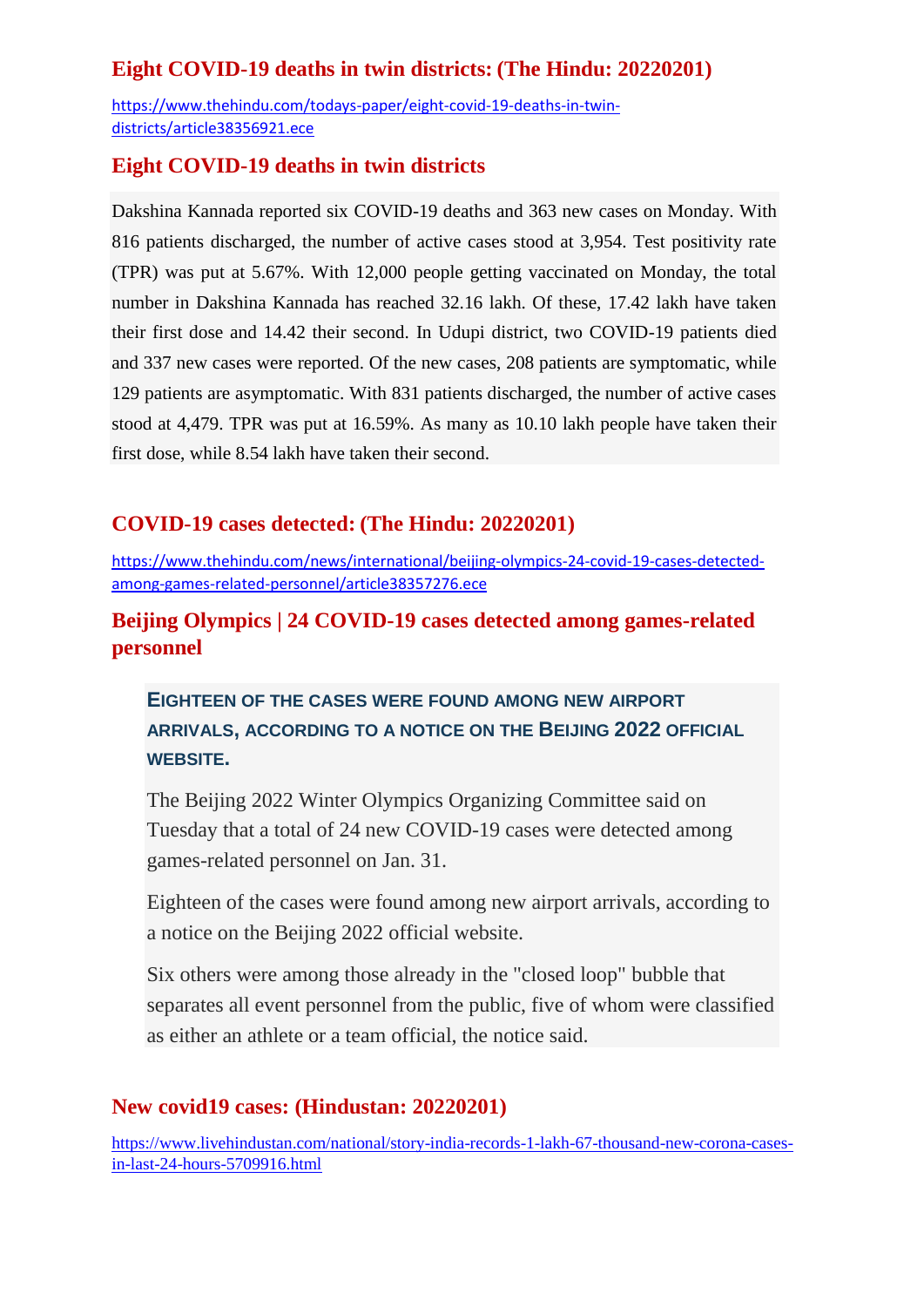विदा हो रही तीसरी लहर! एक दिन में सिर्फ 1.67 लाख नए केस; पॉजिटिविटी रेट तेजी से घटा



## इस खबर को सुने

देश में कोरोना की तीसरी लहर की रफ्तार अब धीमी पड़ने लगी है। राष्ट्रव्यापी टीकाकरण की तेज रफ्तार के बीच देश में कोरोना के नए केसों में भी राहत देखने को मिली है। पिछले  $24$  घंटे में कोरोना के 1 लाख 67059 नए केस सामने आए हैं। जबकि एक दिन में ठीक होने वालों की संख्या 2लाख 54076 दर्ज हुई है। देश में कोरोना के सक्रिय मामले घटकर 1743059 हो गए हैं। देश में कोरोना रिकवरी रेट 94.60 प्रतिशत हो गई है। जबकि पॉजिटिविटी रेट  $11.69$  प्रतिशत है।

मंगलवार को देश में कोरोना से बड़ी राहत मिली। पिछले 24 घंटे में कोरोना के 1 लाख 67 हजार 59 नए केस सामने आए। जबकि 2 लाख 54 हजार से ज्यादा लोगों ने रिकवरी की। देश में कोरोना से ठीक होने वालों की संख्या अब 3 करोड़ 9230198 हो गई है। देश में एक्टिव केसों की संख्या घटकर 1743059 हो गए हैं। देश में सक्रिय मामले अब 4.2 प्रतिशत है। जबकि रिकवरी रेट वर्तमान में 94.60 प्रतिशत हो गया है।

अभियान तेजी से बढ़ रहा टीकाकर स्वास्थ्य मंत्रालय ने बताया कि राष्ट्रव्यापी टीकाकरण अभियान के तहत अब तक 166.68 करोड़ टीके की खुराक दी जा चुकी है। उधर,  $11.69%$  है। जबकि साप्ताहिक सकारात्मकता दर  $15.25%$  हो गई है। मंत्रालय ने बताया कि अब तक 73.06 करोड़ कोरोना टेस्ट किए जा चुके हैं। जबकि पिछले 24  $14,28,672$  लोगों के कोरोना परीक्षण किए गए।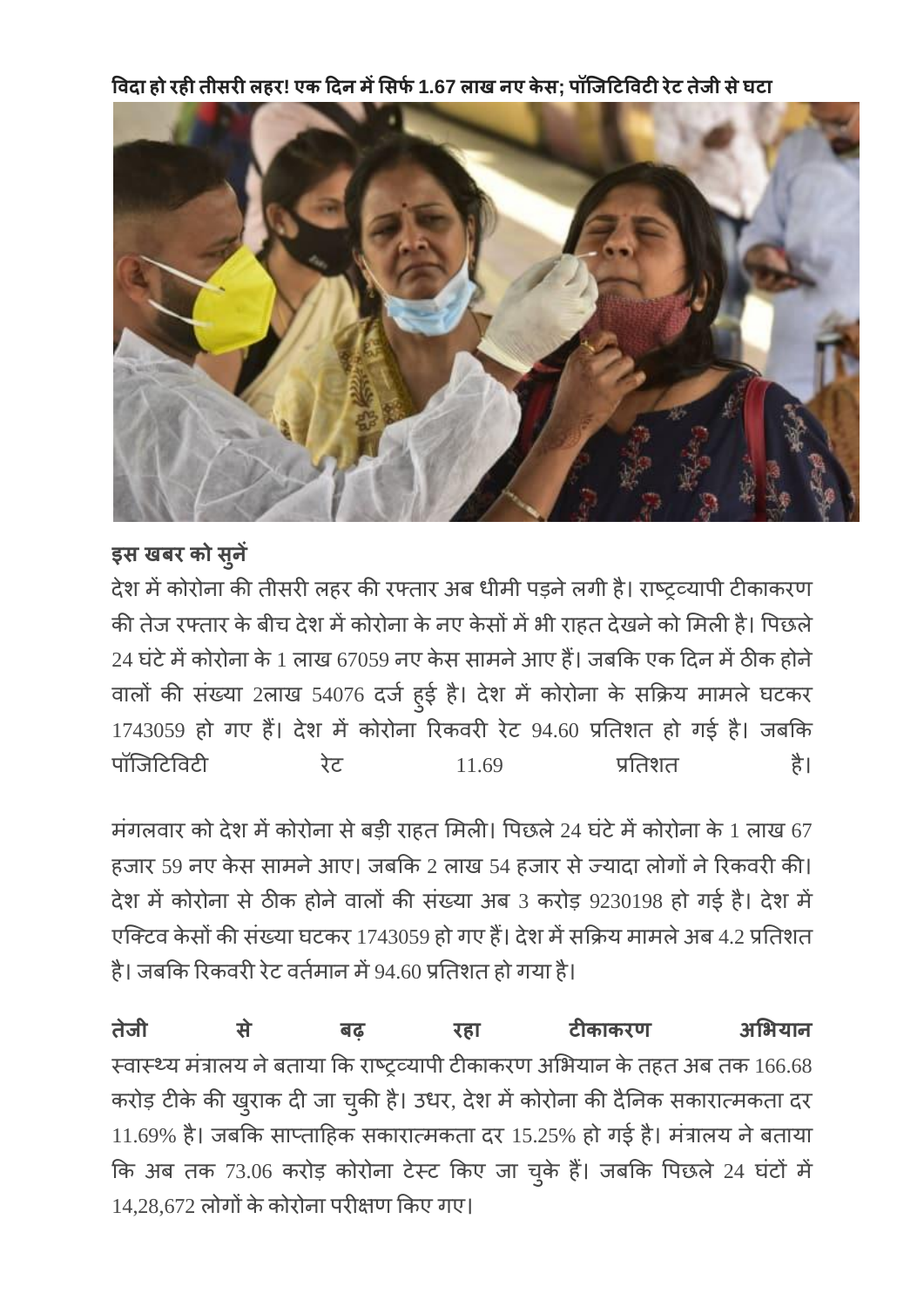## **Third wave down in India: (Hindustan: 20220201)**

[https://www.livehindustan.com/national/story-coronavirus-third-wave-down-in-india-only-2-lakh-50](https://www.livehindustan.com/national/story-coronavirus-third-wave-down-in-india-only-2-lakh-50-thousand-cases-in-a-day-5658251.html) [thousand-cases-in-a-day-5658251.html](https://www.livehindustan.com/national/story-coronavirus-third-wave-down-in-india-only-2-lakh-50-thousand-cases-in-a-day-5658251.html)

### **ल आई ल ! एक ई ल क क , क इ क**

देश में कोरोना वायरस की तीसरी लहर अब ढलान पर आती दिख रही है। मंगलवार को बीते एक दिन में कोरोना के कुल 2.55 लाख नए केस दर्ज किए गए हैं। कई दिनों के बा ऐसा हुआ है, जब नए केसों की संख्या 3 लाख से कम दर्ज की गई है। यही नहीं होने वाले लोगों की संख्या नए मामलों के मुकाबले अधिक है। एक तरफ बीते 24 कुल 2,55,874 नए मामले मिले हैं तो वही दूसरी तरफ 2,67,753 लोग इससे रिकवर हो चुके हैं। इसके चलते कोरोना के कुल एक्टिव केसों में भी कमी आई है। बीते एक मही बाद ऐसा हुआ है, जब एक्टिव केसों में इजाफे की बजाय कमी दर्ज की गई है।

फिलहाल देश भर में कुल एक्टिव केसों की संख्या 22,36,842 है। फिलहाल 93.15% बना हुआ है। इसके अलावा डेली पॉजिटिविटी रेट की बात करें तो यह 15.52% है और वीकली रेट 17.17% है। बता दें कि दिल्ली, मुंबई जैसे बड़े शहर देश के तमाम इलाकों में लगातार नए केसों में कमी दर्ज की जा रही है। ऐसे में एक्सपर्ट्स का मानना है कि शायद कोरोना की तीसरी लहर का पीक या तो गुजर चुका है या फिर गुजरने वाली है। देश भर में वैक्सीनेशन की रफ्तार फिलहाल तेज हैं।

## 1.1 डेली पॉजिटिविटी रेट में कमी से मिली बड़ी राहत

एक्सपर्ट्स का मानना है कि कोरोना की तीसरी लहर को नियंत्रित करने में इसका भी योगदान है। देश में अब तक 162.92 करोड़ से ज्यादा कोरोना टीके लग चुके हैं। का डेली पॉजिटिविटी रेट 15 फीसदी के करीब हो जाना बड़ी राहत का संकेत है। दिल्ली में यह 30 फीसदी तक पहुंच गया था, जिसमें लगातार कमी दर्ज की जा रही है। हालांकि मौतों का आंकड़ा थोड़ा चिंता बढ़ा रहा है। बीते एक दिन में कोरोना संक्रमण के चलत 614 लोगों की मौत दर्ज की गई है।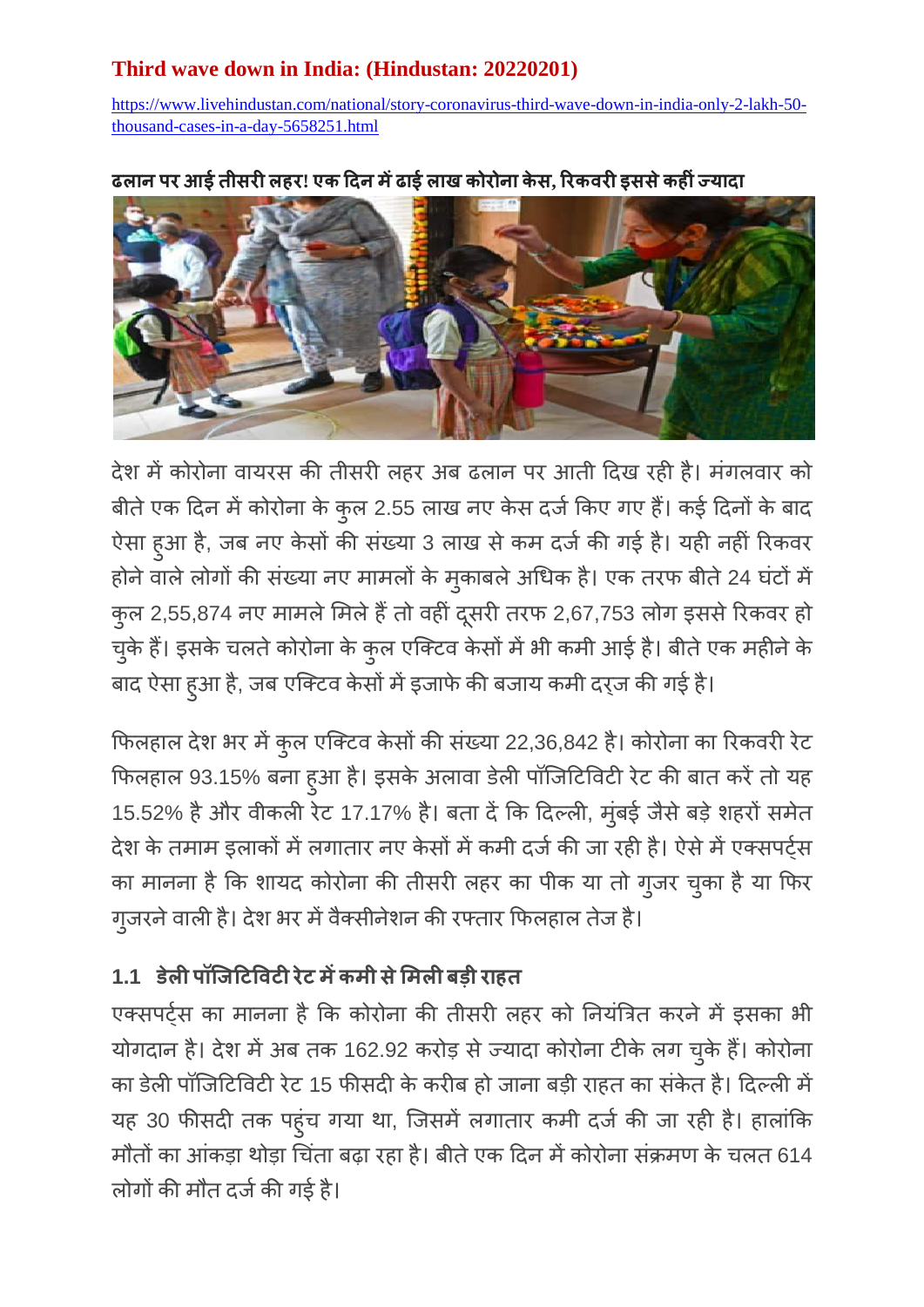## **Third wave weak: (Hindustan: 20220201)**

[https://www.livehindustan.com/national/story-coronavirus-third-wave-weak-3-lakh-peoples-beat](https://www.livehindustan.com/national/story-coronavirus-third-wave-weak-3-lakh-peoples-beat-coronavirus-in-a-day-5666004.html)[coronavirus-in-a-day-5666004.html](https://www.livehindustan.com/national/story-coronavirus-third-wave-weak-3-lakh-peoples-beat-coronavirus-in-a-day-5666004.html)

 **ल ब : ल ए क क , 3 ल क क** 



देश में कोरोना की तीसरी लहर के लगातार कमजोर होने के सकेत मिल रहे हैं। बुध बीते एक दिन में कोरोना के कुल 2,85,914 नए केस सामने आए हैं। लेकिन इसी अव करीब 3 लाख लोगों ने कोरोना को मौत दी है। बीते एक दिन में कुल 2,99,073 लो से रिकवर हुए हैं। इसके साथ ही कोरोना को मात देने वाले लोगों की संख्या 3 करोड़ 73 लाख के पार हो गई है। इसके चलके एक्टिव केसों में लगातार दूसरे दिन कमी दर्ज की गई है। फिलहाल देश में कोरोना के कुल एक्टिव केसों की संख्या 22 लाख 23 हजार है। साथ ही रिकवरी रेट भी बढ़ रहा है, जो राहत का संकेत है।

देश में कोरोना संक्रमण से रिकवरी रेट फिलहाल स्थिर हो गया है और यह 93.23% है। इसके अलावा देश में अब तक मिले कोरोना वायरस के कुल केसों के मुकाबले एो की संख्या 5.55 फीसदी है। यही नहीं डेली पॉजिटिविटी रेट भी कम होते हुए 16.16 फी पर बना हुआ है। वीकली पॉजिटिविटी रेट की बात करें तो यह 17.33 फीसदी बना हुआ है। यही नहीं जिस रफ्तार से लोग रिकवर हो रहे हैं और नए केसों में कमी या फिर स्थिरता देखने को मिल रही है, उससे इसमें आने वाले दिनों में और कमी देखने को मिलेगी। दिल्ली, मुंबई जैसे शहरों में कोरोना के नए केसों की रफ्तार पर ब्रेक लगा है, जो बड़ी राहत का सबब ह

गौरतलब है कि कोरोना की तीसरी लहर में अब तक एक दिन में नए केसों की संख्या 4 लाख से कम ही रही है। यही नहीं हॉस्पिटल में भर्ती होने वाले लोगों की संख्या भी नियंत्रित रहने के चलते हेल्थ अथॉरिटीज पर ज्यादा दबाव नहीं पड़ा है। हेल्थ एक्सपर्ट्स की भविष्यवाणी भी राहत देने वाली है। उनका कहना है कि मार्च के अंत तक कोरोना की तीसरी लहर खत्म हो सकती है। यही नहीं विश्व स्वास्थ्य संगठन ने भी कोरोना के कमजोर होने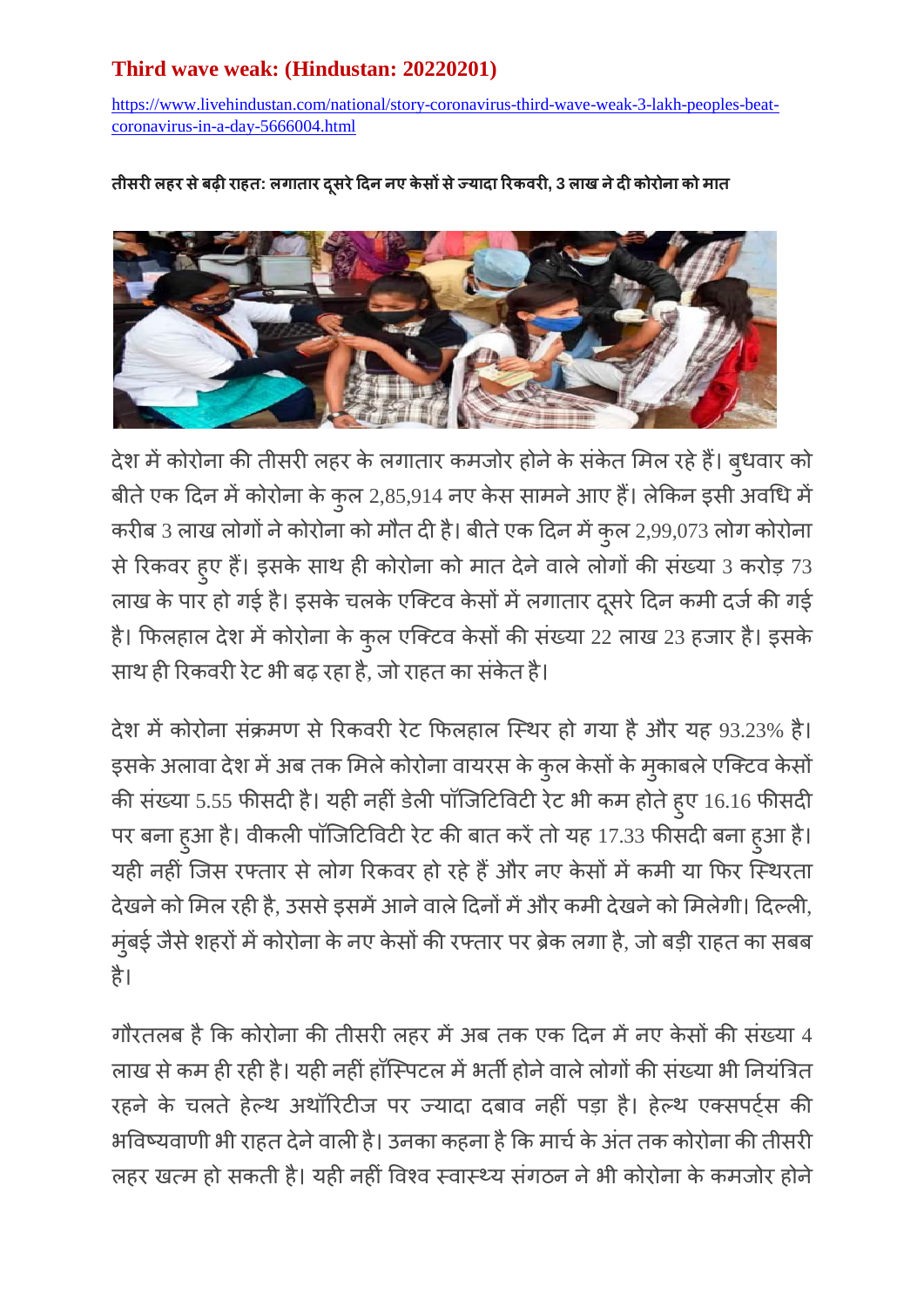की संभावना जताई है। हालांकि भले ही कोरोना महामारी के तौर पर न रहे, लेकिन स्थानिक बीमारी के तौर पर यह लंबे समय तक रहने वाला है।

## **Coronavirus Updates in India: (Dainik Jagran: 20220201)**

[https://www.jagran.com/news/national-coronavirus-updates-daily-cases-drop-below-2-lakh-](https://www.jagran.com/news/national-coronavirus-updates-daily-cases-drop-below-2-lakh-167059-new-patients-found-in-24-hours-22429436.html?itm_source=website&itm_medium=homepage&itm_campaign=p1_component)[167059-new-patients-found-in-24-hours-](https://www.jagran.com/news/national-coronavirus-updates-daily-cases-drop-below-2-lakh-167059-new-patients-found-in-24-hours-22429436.html?itm_source=website&itm_medium=homepage&itm_campaign=p1_component)[22429436.html?itm\\_source=website&itm\\_medium=homepage&itm\\_campaign=p1\\_component](https://www.jagran.com/news/national-coronavirus-updates-daily-cases-drop-below-2-lakh-167059-new-patients-found-in-24-hours-22429436.html?itm_source=website&itm_medium=homepage&itm_campaign=p1_component)

## **CORONAVIRUS UPDATES: क क एक ल 67 ए ल , 20 ब आए ल क क**

Coronavirus Updates in India देश में कोरोना संक्रमण के मामलों में लगातार कमी देखने को मिल रही है। कई दिनों बाद पहली बार कोरोना के दो लाख से कम मामले सामने आए हैं। कोरोना के आज 167059 नए मामले सामने आए हैं।

**नई दिल्ली, जेएनएन।** कोरोना की तीसरी लहर कमजोर पड़ती दिख रही है। कोरोना के मामलों में पिछले कुछ दिनों से लगातार गिरावट देखी जा रही है। कोरोना के आज 1,67,059 नए मामले सामने आए हैं। हालांकि, कोरोना से मरने वालों की संख्या में बढोतरी टेंशन बढा रही है। बीते 24 घंटे में कोरोना से 1192 लोगों की मौत हो गई। स्वास्थ्य मंत्रालय ने बताया कि इस दौरान 2,54,076 मरीज कोरोना से ठीक भी हुए हैं। डेली पाजिटिविटी रेट भी अब 11.69 % हो गया है।

देश में अब कोरोना के एक्टिव मामले घटकर 17,43,059 हो गए हैं। वहीं, इसके अब तक 4,14,69,499 मामले सामने आ चुके हैं। इसके अलावा 3,92,30,198 लोग अब तक ठीक हो चुके हैं। 4,96,242 लोगों की कोरोना से मौत हो चुकी है।

### 20 दिन बाद दो लाख से कम केस

बता दें कि देश में लगभग 20 दिन बाद कोरोना के दो लाख से कम मामले सामने आए हैं। इससे पहले 10 जनवरी को करीब 1 लाख 94 हजार मामले सामने आए थे।

भारतीय चिकित्सा अनूसंधान परिषद (आइसीआमआर) ने कहा है कि भारत में कल कोरोना वायरस के लिए 14,28,672 सैंपल टेस्ट किए गए। वहीं, अब तक कल तक कुल 73,06,97,193 सैंपल टेस्ट किए जा चुके हैं।

## **Omicron Symptoms: (Dainik Jagran: 20220201)**

[https://www.jagran.com/lifestyle/health-one-sign-of-covid-19-that-can-worsen-due-to](https://www.jagran.com/lifestyle/health-one-sign-of-covid-19-that-can-worsen-due-to-over-exertion-22429566.html)[over-exertion-22429566.html](https://www.jagran.com/lifestyle/health-one-sign-of-covid-19-that-can-worsen-due-to-over-exertion-22429566.html)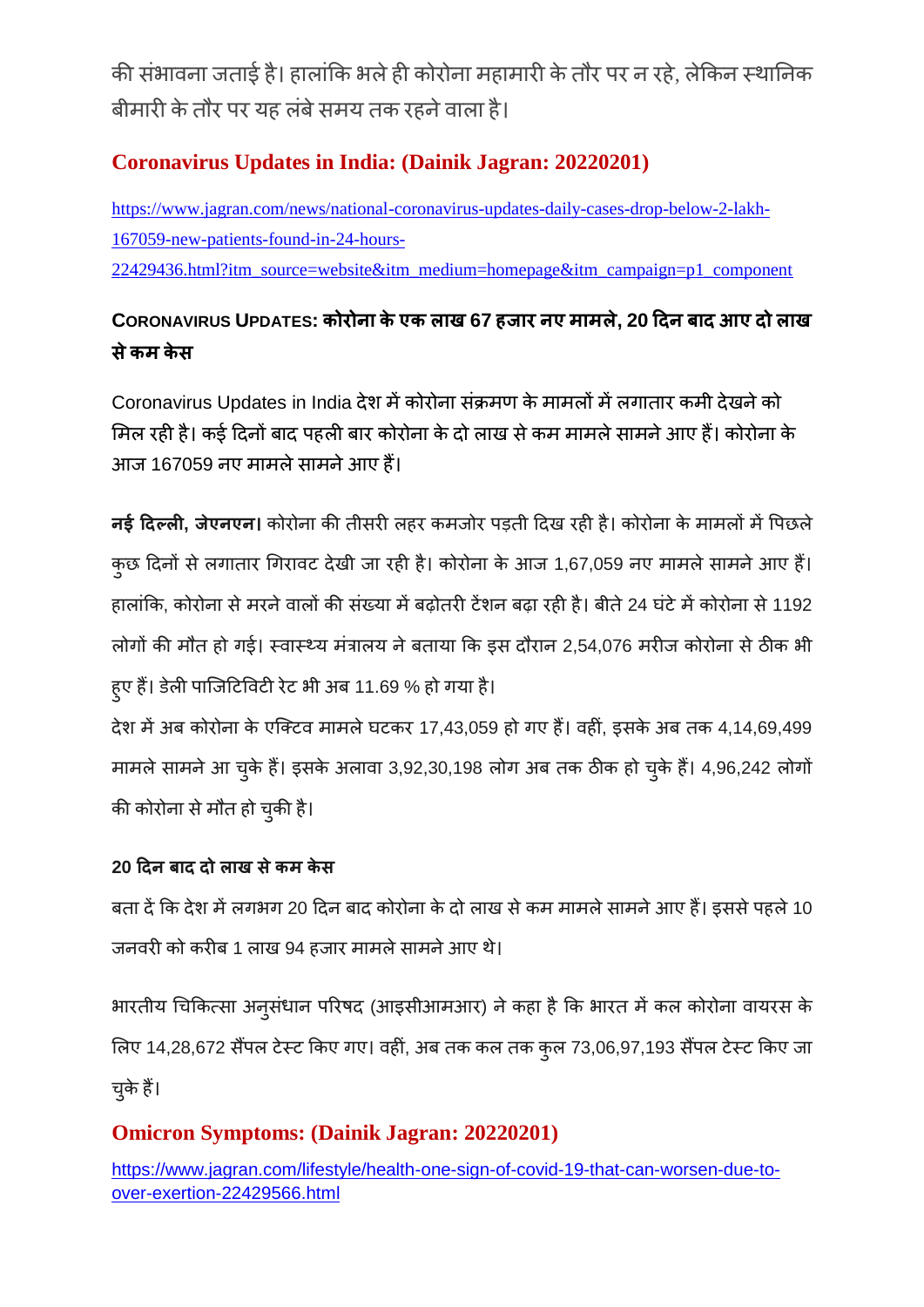## **OMICRON SYMPTOMS: क क एक क मेहनत करने से बिगड़ सकता है**

Omicron Symptoms सिरदर्द दस्त सांस फूलना कोरोना वायरस के कुछ आम लक्षण हैं जो लंबे समय तक परेशान कर सकते हैं और जिनका अन्अव ज़्यादातर लोग करते हैं। इनके अलावा कुछ अन्य लक्षण भी सभी को अन्अव नहीं होते हैं या अक्सर उनपर किसी का ध्यान नहीं जाता है।

**नई दिल्ली, लाइफस्टाइल डेस्क। Omicron Symptoms: हम सब अब यह अच्छी तरह जानते हैं कि** कोविड संक्रमण सिर्फ श्वसन प्रणाली को ही प्रभावित नहीं करता। इससे विभिन्न लक्षण हो सकते हैं जो आपके शरीर के किसी भी हिस्से को प्रभावित कर सकते हैं। कुछ लक्षण 15 दिनों के अंदर ठीक हो जाते हैं, बाकी कई दिनों तक परेशान कर सकते हैं। भविष्यवाणी करने का कोई तरीका नहीं है कि कौन लंबे लक्षणों का अनुभव करेगा और वे क्या होंगे। लेकिन कोरोना वायरस संक्रमण के कुछ लंबे लक्षण ज़्यादा मेहनत करने से बिगड़ सकते हैं।

#### लक्षण बदतर हो सकते हैं

सिरदर्द, दस्त, सांस फूलना, कोरोना वायरस के कुछ आम लक्षण हैं, जो लंबे समय तक परेशान कर सकते हैं और जिनका अन्अव ज़्यादातर लोग करते हैं। इनके अलावा, कुछ अन्य लक्षण भी सभी को अनुभव नहीं होते हैं या अक्सर उनपर किसी का ध्यान नहीं जाता है। चक्कर आना उन लक्षणों में से एक है जो दुर्लभ अवसरों पर होता है लेकिन अधिक परिश्रम के कारण बिगड़ सकता है।

#### ज़्यादा काम करने से चक्कर **आना**

चक्कर आने का मतलब बेहोशी, सुस्त, कमज़ोर या फिर अस्थिर की भावना महसूस होना है। चक्कर आने पर ऐसा लगता है कि आपके आसपास सब कुछ घूम रहा है। कमज़ोरी या डिहाइड्रेशन जैसे कई कारणों से कभी-कभी चक्कर आ सकते हैं।

यही एक कारण है कि कोरोना वायरस संक्रमण के बाद यह अंतर करना म्शिकल हो जता है अगर चक्कर कोविड के कारण आ रहे हैं या फिर किसी अन्य कारण से हो रहा है। अगर चक्कर आने की घटना कोविड के बाद बार-बार होती है, तो यह वायरल संक्रमण का द्रष्प्रभाव हो सकता है। एनएचएस के अनुसार, अधिक परिश्रम करने से चक्कर आना और भी खराब हो सकता है और यहां तक कि आपकी दिन-प्रतिदिन की गतिविधियों में भी बाधा उत्पन्न हो सकती है।

## कोविड के बाद ख़ुद का ख़्याल कैसे रखें

कोविड के दौरान हम सभी तेज़ी से ठीक होने के लिए अपना ख्याल रखते हैं, लेकिन संक्रमण के 15 दिनों के बाद भी ख़ुद का ख़्याल रखना ज़रूरी है। कोरोना वायरस हमारे शरीर को काफी नुकसान पहुंचाता है।